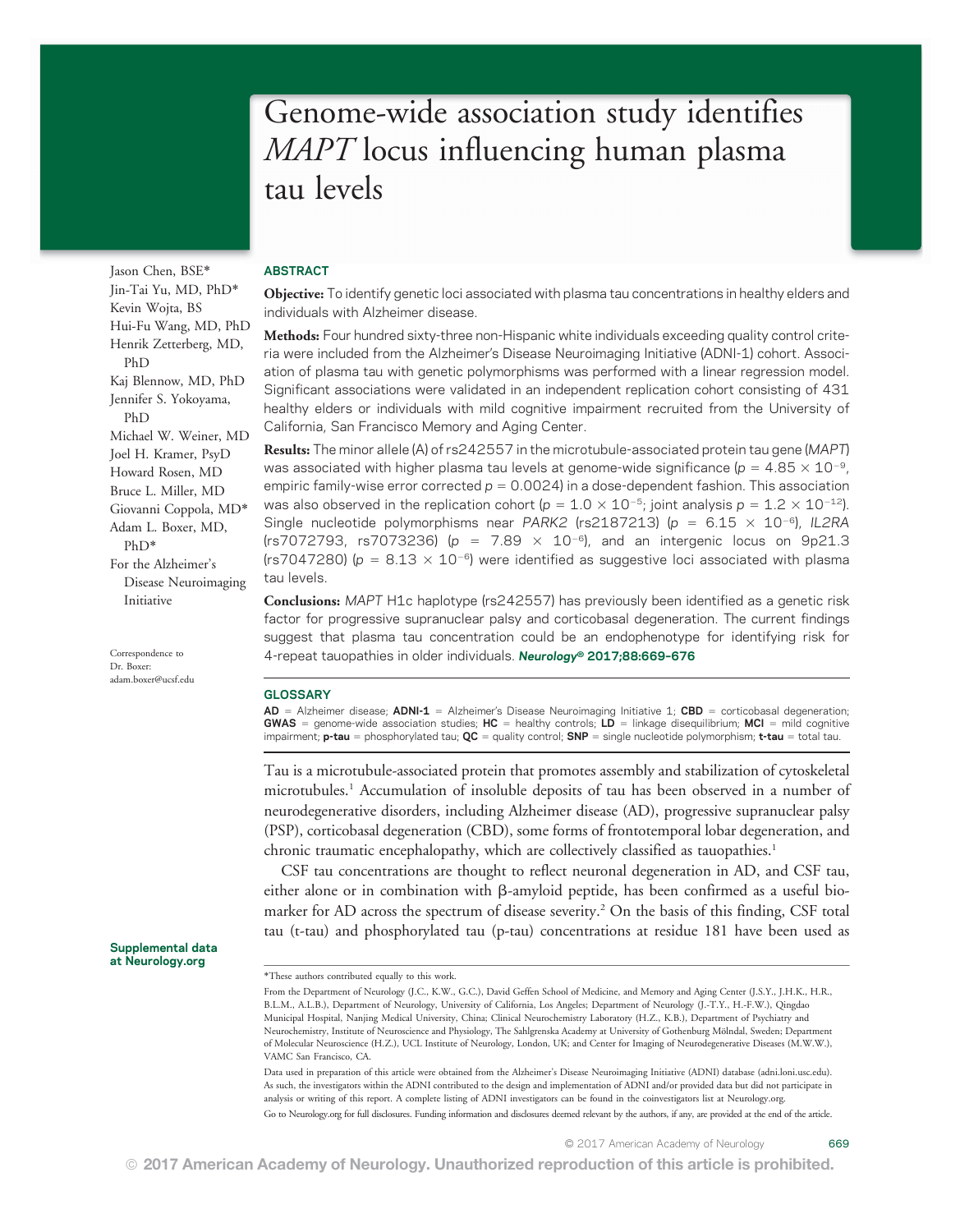| Table 1                                                                                                               | Demographic information |               |               |               |  |  |  |  |
|-----------------------------------------------------------------------------------------------------------------------|-------------------------|---------------|---------------|---------------|--|--|--|--|
| <b>Baseline diagnosis</b>                                                                                             | <b>AD</b>               | <b>MCI</b>    | HC.           | Total         |  |  |  |  |
| n                                                                                                                     | 149                     | 163           | 151           | 463           |  |  |  |  |
| Age, mean ± SD (range), y 76.1 ± 7.3 (56.5-90.9) 74.6 ± 7.6 (54.4-88.8) 75.7 ± 4.9 (62.0-89.6) 75.5 ± 6.7 (54.4-90.9) |                         |               |               |               |  |  |  |  |
| M/F, n                                                                                                                | 83/66                   | 110/53        | 89/62         | 282/181       |  |  |  |  |
| APOE $\epsilon$ 4 carrier. %                                                                                          | 67.1                    | 53.4          | 25.8          | 49.0          |  |  |  |  |
| Plasma tau, mean $\pm$ SD,<br>pg/mL <sup>a</sup>                                                                      | $3.2 \pm 1.3$           | $2.9 \pm 1.3$ | $2.7 \pm 1.1$ | $2.9 \pm 1.2$ |  |  |  |  |

Abbreviations:  $AD =$  Alzheimer disease; HC = healthy controls; MCI = mild cognitive impairment.

 $a$ Plasma tau concentrations were different across the 3 diagnostic groups ( $p = 0.006$ ). Post hoc pairwise analyses after Bonferroni correction showed that only patients with AD had higher plasma tau levels compared with HC ( $p = 0.004$ ).

endophenotypes in genome-wide association studies (GWAS) to detect risk variants for AD, with the *APOE* locus showing the strongest association with elevated CSF tau.<sup>3,4</sup> Enigmatically, despite strong genetic links to tau, CSF tau levels are normal or low in other tauopathies such as PSP and some tau gene  $(MAPT)$  mutation carriers.<sup>5,6</sup>

The recent development of an ultrasensitive assay for tau in peripheral blood makes it feasible to study the relationship between peripheral tau concentrations and tauopathies.<sup>7</sup> In comparison to CSF, plasma tau levels in aging and neurodegenerative disease have not been well studied.

The use of quantitative traits in GWAS has been shown to increase statistical power over case-control designs.<sup>3,4</sup> Here, we hypothesized that plasma tau, similar to CSF tau, may constitute a suitable endophenotype for identifying genetic risk factors for tauopathies. Within this context, we conducted a GWAS for plasma tau level and identified a single nucleotide polymorphism (SNP) (rs242557) within the MAPT gene that showed a genome-wide significant association with plasma, but not CSF, tau levels.

**METHODS Participants.** In this study,  $463$  (AD = 149, mild cognitive impairment  $[MCI] = 163$ , healthy controls  $[HC] = 151$  at baseline) non-Hispanic white individuals whose data met all quality control (QC) criteria were included from the Alzheimer's Disease Neuroimaging Initiative 1 (ADNI-1) cohort. Table 1 shows the demographic data and description of the plasma tau levels in each group. Data used in the preparation of this article were obtained from the ADNI database [\(adni.](http://adni.loni.usc.edu) [loni.usc.edu\)](http://adni.loni.usc.edu).

The full cohort with both plasma tau and GWS data included 506 participants. The analysis was restricted to non-Hispanic white participants ( $n = 468$ ) to reduce the potential bias of population stratification in the GWAS. Cryptic relatedness and population substructure, which can confound GWAS, were

checked with genomic identity-by-descent and multidimensional scaling components using the PLINK v1.90b3.28 software<sup>8</sup> (figure e-1 at [Neurology.org\)](http://neurology.org/lookup/doi/10.1212/WNL.0000000000003615). This step removed 2 participants who appeared cryptically related and clustering separately from the other samples (figure e-1a), resulting in 466 valid samples. Finally, with the use of the HapMap cohort, they showed tight clustering with individuals of European ancestry (figure e-1b).

Plasma and CSF tau measurements and OC. Plasma tau concentrations were determined with the Human Total Tau kit from Quanterix (Lexington, MA), as described by the manufacturer. Assays were run at the University of Gothenburg. Intraassay and interassay coefficients of variation were 10% to 15%. The lower limit of quantification was 1.22 pg/mL; samples with a reported plasma tau concentration below this value were removed from further analysis. The plasma tau concentrations could be downloaded from the ADNI1 database ([http://adni.](http://adni.loni.usc.edu/) [loni.usc.edu/\)](http://adni.loni.usc.edu/). Detailed steps for measurements and QC using CSF t-tau and CSF p-tau have been previously reported.<sup>4</sup> Further QC was performed to reduce the potential influence of extreme outliers on statistical results. Mean and SD of baseline plasma tau measures were calculated by investigators blinded to diagnostic information, and participants who had a value  $>4$  or  $<4$  SD from the mean value (7.7 pg/mL) were regarded as extreme outliers and removed from the analysis.<sup>4</sup> This step removed 3 additional participants, resulting in 463 valid samples.

Standard protocol approvals, registrations, and patient consents. The study was approved by institutional review boards of all participating institutions, and written informed consent was obtained from all participants or authorized representatives.

Genotyping and QC. The ADNI-1 samples were genotyped with the Human 610-Quad BeadChip (Illumina, Inc, San Diego, CA). Stringent QC assessment was performed with the PLINK software with the following criteria: call rate for SNPs  $>$ 95%, call rate for individuals  $>$ 95%, minor allele frequencies  $>$  0.20, and Hardy-Weinberg equilibrium test  $p > 0.001$ . The restriction to SNPs with a minor allele frequency >20% served to reduce the likelihood of false-positive results from quantitative trait association in a relatively small sample size. The final, cleaned dataset included a total of 316,802 genotyped variants. The polymorphisms rs7412 and rs429358, which define the APOE alleles, were genotyped separately by an APOE genotyping kit.4

Statistical analyses. The Spearman rank correlation coefficient was used to determine correlations of plasma tau concentrations with CSF tau concentrations. Values of  $p < 0.05$  were considered statistically significant after adjustment for multiple comparisons with Bonferroni correction. A linear regression model was used to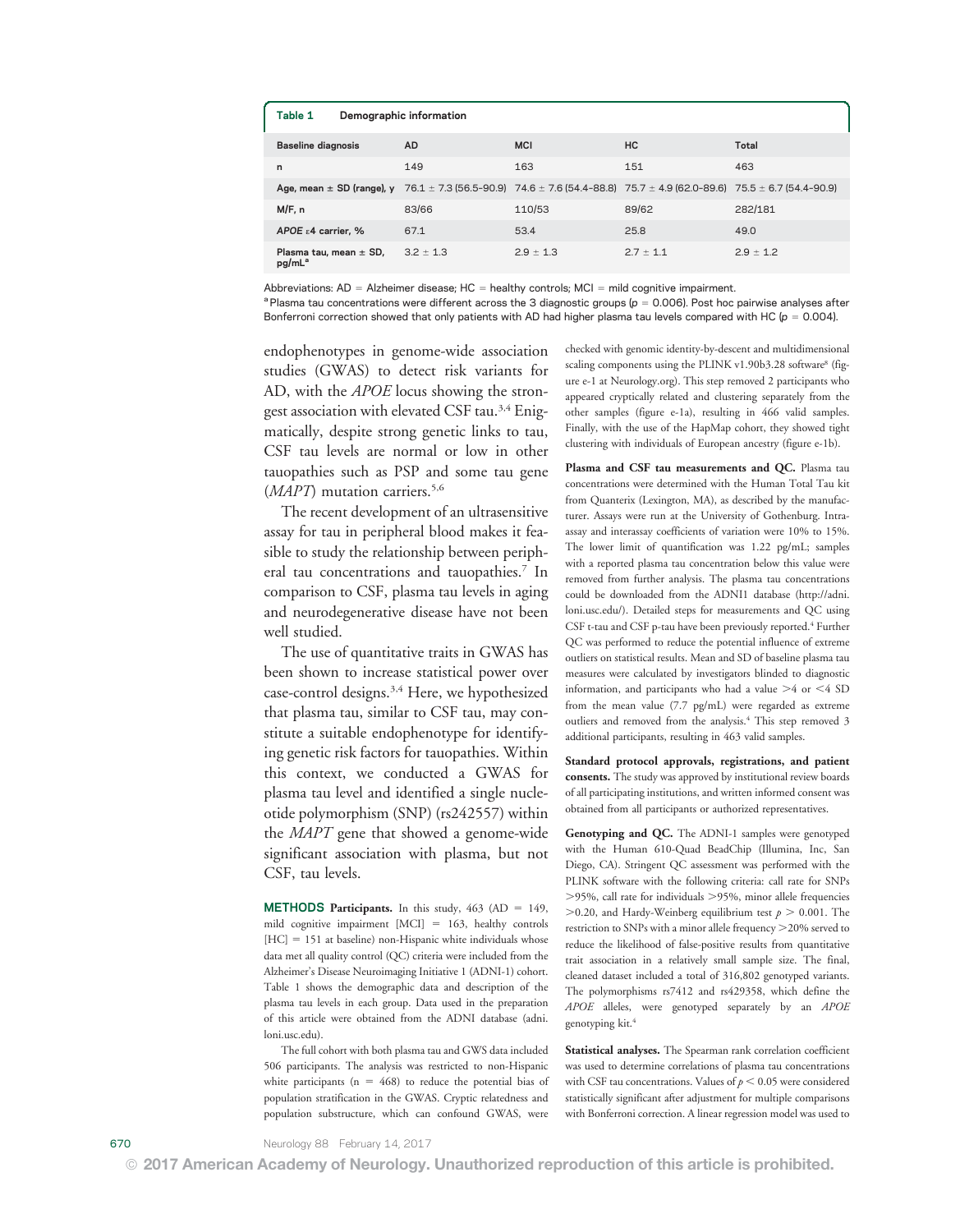

(A) There was no correlation between plasma tau levels and CSF total tau in any diagnostic group. (B) There was no correlation between plasma tau levels and CSF phosphorylated tau in any diagnostic group.  $AD =$  Alzheimer disease;  $HC =$ healthy controls;  $MCI = mild$  cognitive impairment.

determine association of plasma tau concentrations with genetic polymorphisms using the PLINK software with an additive genetic model (i.e., dose-dependent effect of the minor allele). To correct for confounding by genetic ancestry that could lead to population stratification, the first 4 multidimensional scaling components of a representative, linkage disequilibrium (LD)– pruned genotype matrix were calculated in PLINK and used as covariates in the regression model. Age, sex, and diagnosis were also included as covariates. To account for multiple comparisons, thresholds of  $p < 5 \times 10^{-8}$  and  $p < 1 \times 10^{-5}$  were used for genome-wide significant and suggestive associations, respectively.9 As an additional alternative to exclude possible false-positive results, the PLINK max(T) permutation test with 5,000 permutations was used to generate empiric  $p$  values and for multiple-testing correction. Genome-wide associations were visualized with the R package  $qqman<sup>10</sup>$ ; regional associations were visualized with the LocusZoom web tool.<sup>11</sup>

Replication of genome-wide significant associations. An independent replication cohort of 431 healthy individuals free of neurologic diseases was identified from patients seen at the University of California, San Francisco and approved by the local Institutional Review Board. Subsequently, 29 of these participants were diagnosed with MCI. Plasma tau concentrations were determined with the Human Total Tau 2.0 kit from Quanterix at the University of Gothenburg. Samples were diluted 4-fold and run in singlicate. SNPs for the validation stage were chosen on the basis of the genome-wide significance threshold in the initial analysis ( $p < 5 \times 10^{-8}$ ). Genotyping of these SNPs was

performed with Taqman assays (rs242557: C\_1016016\_1\_). In total, we acquired both plasma tau concentration measurements and genotyping of rs242557 in 387 participants. Data analysis was performed with linear regression implemented in R, accounting for age, sex, diagnosis, and cohort (discovery vs replication) as covariates.

RESULTS Correlations between plasma tau and CSF tau levels. There were 316 participants (AD =  $83$ ,  $MCI = 149$ ,  $HC = 84$ ) with both plasma and CSF tau levels. However, there was no correlation between tau levels in plasma and CSF in any diagnostic group (plasma tau vs CSF t-tau [figure 1A]: AD,  $r = 0.131$ ,  $p = 0.234$ ; MCI,  $r = 0.209$ ,  $p = 0.066$ ; HC,  $r =$ 0.002,  $p = 0.984$ ; plasma tau vs CSF p-tau [figure 1B]: AD,  $r = 0.056$ ,  $p = 0.611$ ; MCI,  $r = 0.145$ ,  $p =$ 0.077; HC,  $r = -0.027$ ,  $p = 0.809$ ), indicating that plasma tau levels do not reflect CSF tau levels.

The SNP rs242557, near MAPT, is associated with plasma tau levels. A total of  $463$  individuals (AD = 149, MCI = 163, HC = 151 at baseline) were identified for GWAS (table 1). Plasma tau concentrations were different between the 3 diagnostic groups ( $p =$ 0.006) (table 1). Post hoc analysis after Bonferroni correction showed that only patients with AD had higher plasma tau levels compared with HC ( $p =$ 0.004). After adjustment for age, sex, and diagnosis, the association summary statistics appeared well calibrated with no evidence of population stratification (the genomic inflation factor  $= 1.00$ ). A genome-wide significant association of rs242557 (in the MAPT region) with elevated plasma tau levels ( $p = 4.85 \times 10^{-9}$ ) was detected (table 2 and figure 2A). Assuming an additive genetic model, the genotype of rs242557 explained 6.3% of the variance in plasma tau concentrations. This locus survived permutation-based empiric corrections for multiple testing (empiric  $p < 0.0002$ ; permutationbased corrected empiric family-wise error rate controlled at 0.0024). The minor allele (A) of rs242557 was associated with higher plasma tau levels in a dose-dependent effect within both combined groups and each diagnostic group (normal group,  $p = 9.1 \times$ 10<sup>-5</sup>; MCI group,  $p = 0.0013$ ; and AD group,  $p =$  $3.1 \times 10^{-4}$  (figure e-2a).

There were no other genome-wide significant associations with plasma tau outside the MAPT region. In the MAPT region, several SNPs in LD with rs242557 showed values of  $p < 0.001$  for plasma tau levels (figure 2B). However, after controlling for rs242557 genotype (figure 2C), no SNPs in this region showed strong association with plasma tau levels (minimum uncorrected  $p = 0.007$  at rs2239925), indicating that all of the association in this locus was driven by rs242557.

The LD pattern between rs242557 and nearby SNPs was nearly identical in the ADNI cohort

Neurology 88 February 14, 2017 671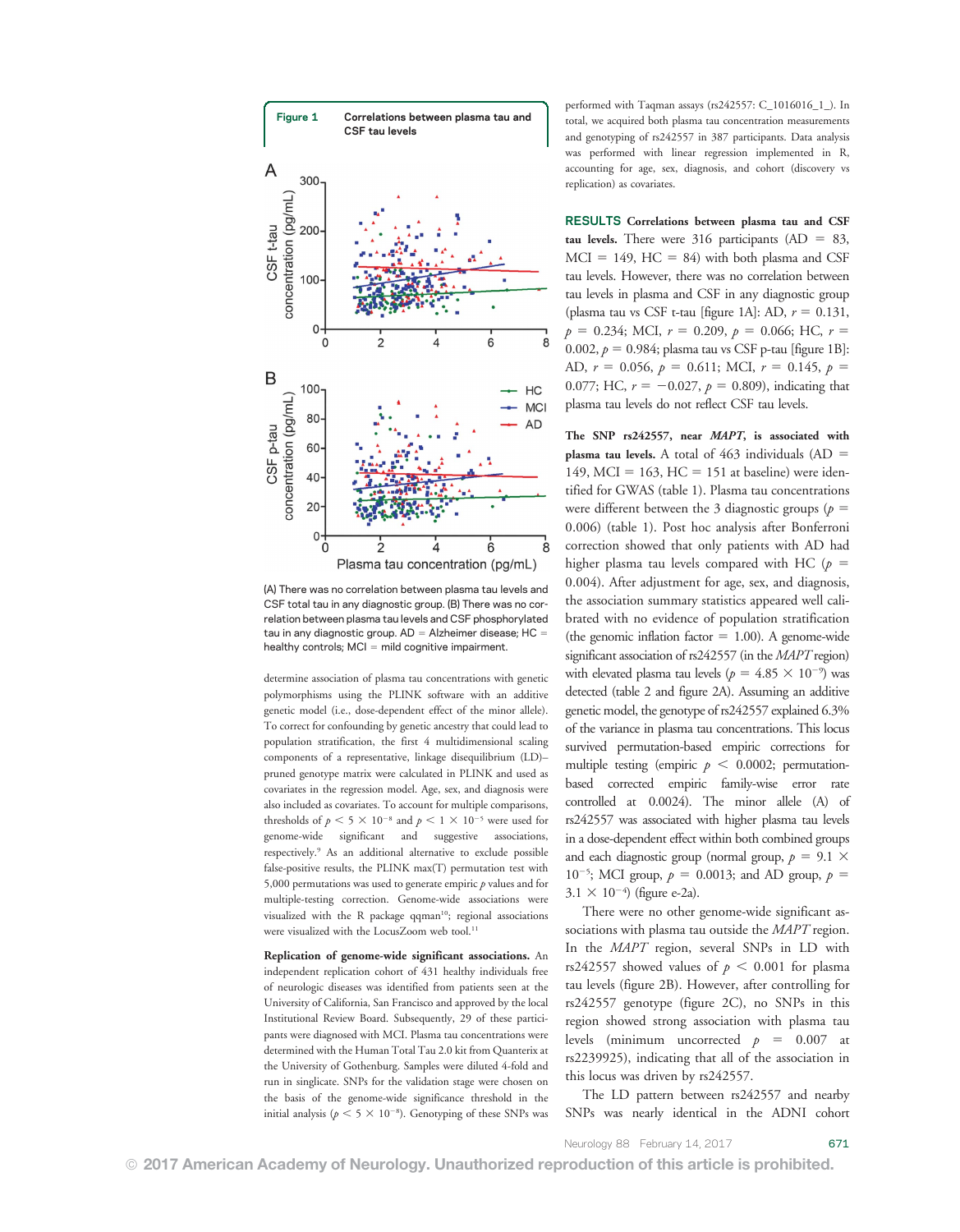| Table 2    | Top SNPs associated with plasma tau |                     |                    |                          |                       |                     |  |  |
|------------|-------------------------------------|---------------------|--------------------|--------------------------|-----------------------|---------------------|--|--|
| <b>CHR</b> | <b>SNP</b>                          | <b>Observed MAF</b> | Closest gene       | <b>SNP</b> type/location | p, Plasma tau         | <b>Empiric FWER</b> |  |  |
| 17         | rs242557                            | 0.372               | <b>MAPT</b>        | Intron                   | $4.85 \times 10^{-9}$ | 0.0024              |  |  |
| 6          | rs2187213                           | 0.359               | PARK <sub>2</sub>  | Intron                   | $6.15 \times 10^{-6}$ | 0.7562              |  |  |
| 10         | rs7072793                           | 0.393               | IL2RA              | Upstream $+1978$ bp      | $7.89 \times 10^{-6}$ | 0.8334              |  |  |
| 10         | rs7073236                           | 0.394               | IL2RA              | Upstream $+2264bp$       | $7.89 \times 10^{-6}$ | 0.8334              |  |  |
| 9          | rs7047280                           | 0.404               | ELAVL <sub>2</sub> | Intergenic               | $8.13\times10^{-6}$   | 0.8394              |  |  |

Abbreviations: bp = base pair; CHR = chromosome; FWER = family-wise error rate; MAF = minor allele frequency; SNP = single nucleotide polymorphism. rs7072793 is in complete linkage disequilibrium with rs7073236 ( $r^2 = 1$ ).

> compared with 1,000 Genomes European participants (figure e-3), suggesting that the SNP genotypes from this study were accurate. Moreover, LD between rs242557 and the H1/H2 haplotype-defining SNP, rs1560310, was calculated using the 1,000 Genomes European cohort ( $r^2 = 0.197$  and D' = 1), demonstrating that rs242557 is specific to the H1 clade.

The analysis identified 3 other suggestive loci near PARK2 (rs2187213) and IL2RA (rs7072793 and rs7073236) and within an intergenic locus on 9p21.3 (rs7047280) where  $p$  values reached the level of  $p < 10^{-5}$  (table 2, figure 2A). PARK2 and IL2RA minor alleles were associated with lower plasma tau levels (figure e-2b and e-2c) and the



(A) Genome-wide signal intensity (Manhattan) plots showing the  $-$ log<sub>10</sub> (p value) for individual single nucleotide polymorphisms. (B) Regional association results for the MAPT region of chromosome 17. (C) Association results for 17q21.31 controlling for rs242557.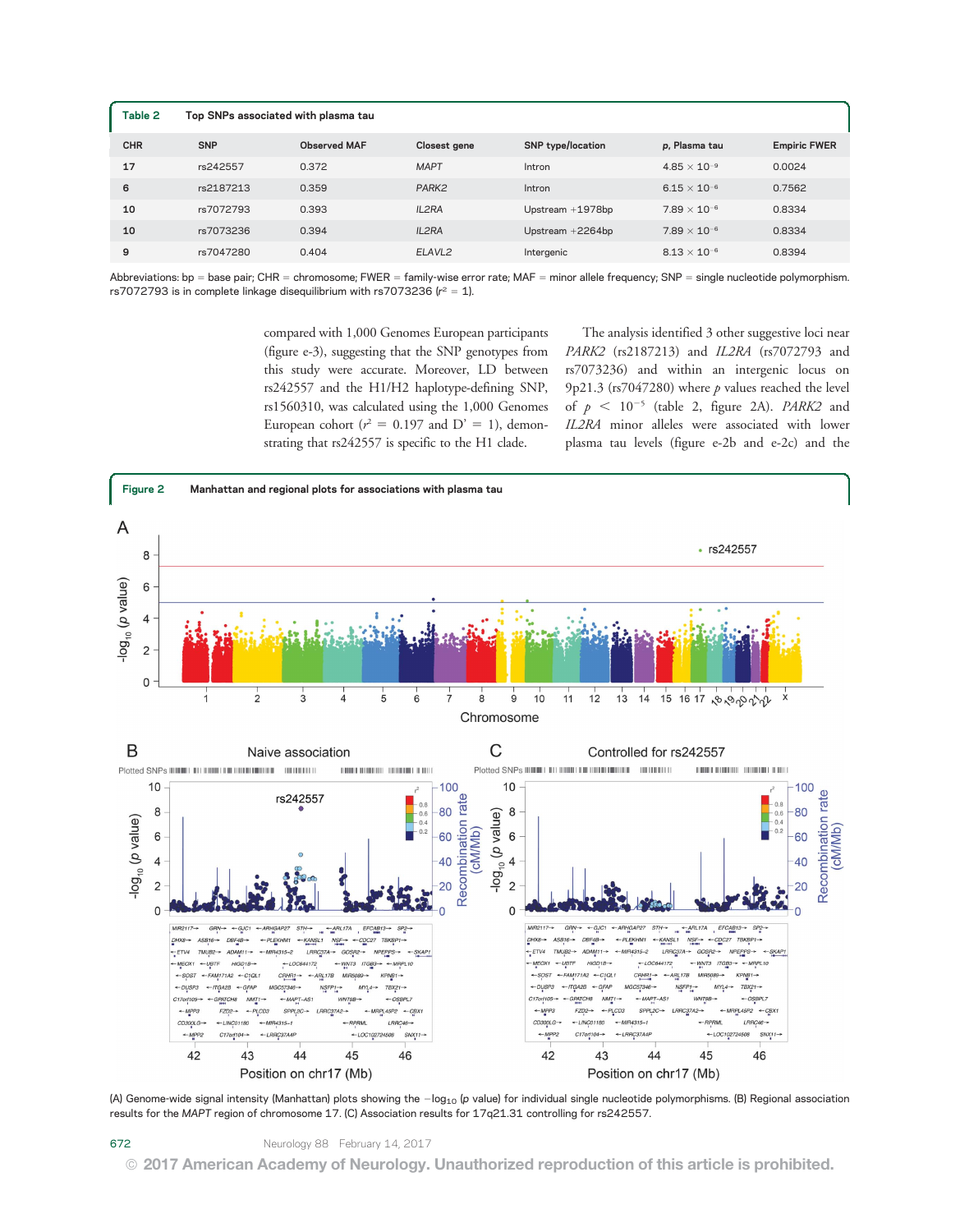

Plasma tau levels were compared across the GG, GA, and AA genotypes of rs242557 in an independent cohort of 387 participants to validate the initially observed association. A significant association of increasing plasma tau concentration with increasing minor allele (A) dose of rs242557 was observed ( $p = 1.0 \times 10^{-5}$ ).

9p21.3 minor allele was associated with higher plasma levels (figure e-2d) in a dose-dependent fashion within both combined groups and each diagnostic group. However, they did not survive after both permutation-based empiric corrections for multiple testing. Other plasma tau-associated SNPs that did not reach genome-wide significance and with  $p$  values that are greater than  $10^{-4}$  are listed in table e-1.

APOE but not MAPT locus affects CSF but not plasma tau levels. Among the 463 individuals analyzed in the plasma tau levels, 314 participants (AD = 82,  $MCI = 148$ ,  $HC = 84$ ) had CSF tau levels. We investigated whether the top SNPs identified in the plasma tau concentration GWAS (rs242557 within MAPT) and previous CSF tau concentration GWAS (APOE) were associated with CSF tau levels. After adjustment for age, sex, and diagnosis, APOE  $\varepsilon$ 4 showed significant associations with both CSF t-tau  $(p_c = 0.004)$  and CSF p-tau  $(p_c = 0.028)$  after Bonferroni correction. However, rs242557 within MAPT was not associated with CSF t-tau ( $p = 0.988$ ) or CSF p-tau ( $p_c = 0.835$ ). APOE  $\varepsilon$ 4 was not associated with plasma tau levels ( $p = 0.312$ ), nor were other SNPs in the *APOE* region.

Association with plasma tau at the MAPT locus replicates in an independent cohort. To validate our finding of a locus near MAPT associated with plasma tau concentrations, we measured plasma tau concentrations and genotyped the rs242557 SNP in an independent cohort of 387 adult participants without any history of neurologic disease. After sample collection, 27 of the participants were diagnosed with MCI. In this cohort, the participants ranged from 30 to 99 years of age (mean 68.9 years, standard deviation 10.5 years) at the time of blood draw. Both sexes were well represented, including 161 male and 226 female participants. The mean plasma tau concentration was 2.2 pg/mL with an SD of 0.8 pg/mL. In the replication sample, the minor (A) allele of rs242557 was significantly associated with higher plasma tau levels ( $p =$  $1.0 \times 10^{-5}$ , figure 3) in a linear regression model accounting for age, sex, and diagnosis and explained 4.5% of the variation in plasma tau concentration. In a combined joint analysis incorporating the initial discovery cohort and the replication cohort, the association between plasma tau concentrations and rs242557 genotype was strengthened ( $p = 1.2 \times$  $10^{-12}$ ). Fit into a joint regression model, each A allele of rs242557 increased plasma tau concentration by 0.38 pg/mL.

DISCUSSION We present a GWAS of plasma tau levels in the ADNI cohort. We identified a genome-wide significant association of a SNP in the tau gene MAPT (rs242557) region with plasma tau levels and 3 additional suggestive association loci (in PARK2, IL2RA, and an intergenic region in 9p21.3). The minor allele of rs242557 (A) near MAPT and rs7047280 (C) in 9p21.3 was associated with higher plasma tau levels in a dose-dependent fashion, whereas minor alleles of SNPs near PARK2 (rs2187213-T) and IL2RA (rs7072793-C and rs7073236-C) were associated with lower plasma tau levels.

Several polymorphisms and mutations in and around MAPT confer risk for neurodegenerative tauopathies. The MAPT gene locus is located on chromosome  $17q21$ .<sup>12,13</sup> It exists as 2 major haplotype groups, H1 and H2, with the majority of individuals having the H1/H1 haplotype. Up to 25% of individuals in Western populations have a  $\approx$  970 kB sequence, including MAPT, oriented in the reverse orientation, precluding recombination and yielding a 1.3- to 1.6-MB region of linkage disequilibrium.13,14 Genetic studies, including GWAS, have identified both the inversion polymorphism and haplotype-specific polymorphisms influencing the risk of 4-repeat tauopathies (PSP and CBD).<sup>12,13,15-19</sup> Moreover, the common subhaplotype H1c (tagged by rs242557) on the background of the H1 haplotype has been consistently found to be associated with both PSP and CBD.<sup>12,15,16,20</sup> Previously published GWAS data with neuropathologically diagnosed cases showed that rs242557, tagging the MAPT H1c haplotype, was one of the most common SNPs associated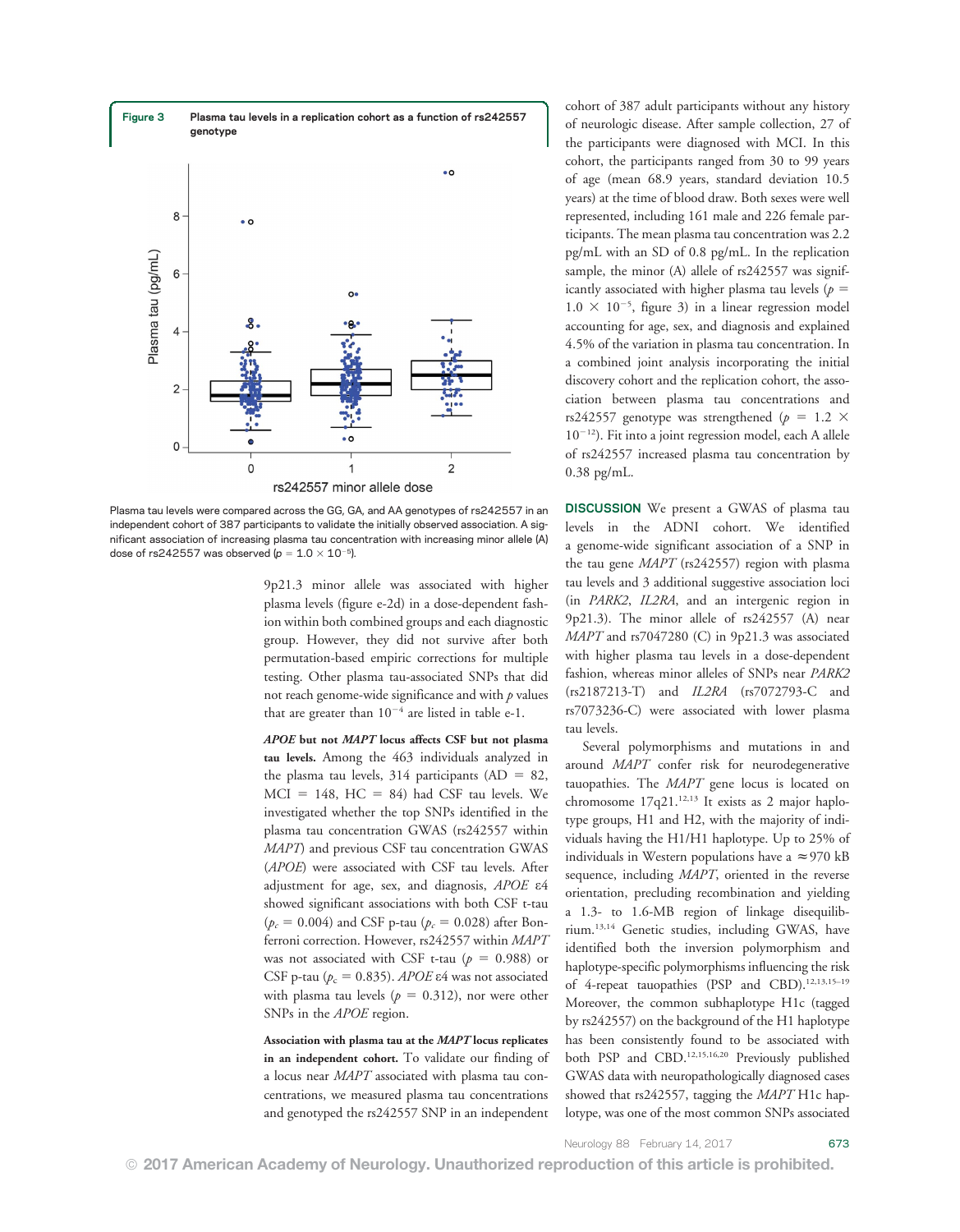with PSP (odds ratio = 1.96,  $p = 4.2 \times 10^{-70}$ ) and CBD (odds ratio = 1.57,  $p = 7.91 \times 10^{-6}$ ) (table 2).16,20 However, rs242557 was not associated with the risk of AD ( $p = 0.974$ ),<sup>21</sup> which is pathologically characterized by intracellular neurofibrillary tangles composed of roughly equal ratios of 3- and 4-repeat tau.<sup>1</sup>

The mechanism by which the MAPT H1c haplotype could increase plasma tau levels is not clear. The SNP rs242557 falls into a 182–base pair highly conserved region that was previously predicted to regulate MAPT expression (figure 2B).<sup>19</sup> In cultured cells, the rs242557 A allele coupled with the H1 background promoter region had 2.7-fold greater transcription activity relative to the G allele on the H1 background and 4.2-fold greater activity relative to the H2 background.22 It has also been hypothesized that rs242557 could affect MAPT splicing,<sup>20,23</sup> although this has not been supported by subsequent studies.<sup>24,25</sup>

Elevated plasma tau was not explained by elevated CSF tau. We did not identify a correlation between tau levels in plasma and CSF (figure 1), suggesting that different mechanisms are likely to regulate plasma tau concentrations. Previous GWAS have determined that the APOE locus is the strongest association for CSF tau and p-tau levels, although we have not observed an association between APOE genotypes and plasma tau concentrations.<sup>3,4</sup> Although rs242557 was associated with higher CSF tau protein levels in one small sample of patients with AD ( $n = 89$ ),<sup>26</sup> both our data ( $n = 314$ ) and another study with 313 individuals<sup>27</sup> did not identify any association of this SNP with CSF tau protein levels. Multiple MAPT loci have been strongly associated with PSP and CBD, and some autosomal dominant MAPT mutations, particularly those in IVS10, are known to produce a PSP-like syndrome.<sup>28</sup> Together, these data indicate that plasma tau levels might be a more useful endophenotype for identifying genetic risk for 4-repeat tauopathies (PSP and CBD) than for AD.

The alleles that we identified as suggestively associated with plasma tau might also be associated with risk for tauopathies. Mutations in the PARK2 gene, which encodes an E3 ubiquitin ligase, are the most common cause of early-onset parkinsonism.<sup>29,30</sup> Interestingly, a PARK2 polymorphism (Val380Leu) is associated with lower risk of PSP, and PARK2 mutations produce clinical and pathologic features of PSP.<sup>31,32</sup> IL2RA, a multiple sclerosis susceptibility gene, plays an important role in regulating immune response.<sup>33</sup> Moreover, a SNP in *IL2* (rs6852535,  $p =$  $1.3 \times 10^{-7}$ ), which encodes the ligand for IL2RA, was identified as a suggestive locus for PSP risk in a previous GWAS.20 Recent data also suggest that microglia may play a role in tau-related neurodegeneration, which would be consistent with this association between an immunologic risk factor gene and plasma tau.<sup>34</sup> Further studies are required to confirm these suggestive findings and to identify the potential roles of PARK2 and IL2RA in tauopathies.

A limitation of this report is the modest sample size, precluding stratified analyses for each diagnostic group. Furthermore, our study included data from HC and patients with AD spectrum disorders, raising the possibility that the identified associations result from confounding with AD pathology. Since rs242557 is a risk factor for non-AD tauopathies (CBD and PSP), this diminishes the possibility that an interaction between AD pathology and the H1c haplotype in our sample accounts for the association with plasma tau. Furthermore, the subgroup analysis showed that rs242557 (and the additional suggestive loci) was associated with plasma tau levels in a dosedependent effect within each diagnostic group (HC, MCI, and AD, figure 2). This, along with replication of the rs242557 association in a cohort of participants largely without AD or other neurologic diseases, suggests that the presence of AD pathology is not necessary to observe the plasma tau association.

We detected a genome-wide significant SNP, rs242557, in MAPT and 3 suggestive loci (in PARK2, IL2RA, and an intergenic region in 9p21.3) associated with plasma tau levels measured in healthy elders and individuals with MCI or AD. Because rs242557 represents the MAPT H1c haplotype that has previously been identified as a major genetic risk factor for both PSP and CBD, our findings suggest that plasma tau concentration could be a useful endophenotype for identifying risk for 4-repeat tauopathies.

# AUTHOR CONTRIBUTIONS

Mr. Chen and Dr. Yu: design and conceptualization, analysis and interpretation of the data, drafting and revision of the manuscript. Mr. Wojta: experimental implementation, data collection and analysis. Dr. Wang: data analysis and interpretation of the data. Dr. Zetterberg and Dr. Blennow: experimental implementation, data collection and analysis, interpretation of the data, drafting and revision of the manuscript. Dr. Yokoyama: data analysis, drafting and revision of the manuscript. Dr. Weiner: experimental implementation, data collection, and interpretation of the data. Dr. Kramer, Dr. Rosen, and Dr. Miller: data collection and revision of the manuscript. Dr. Coppola: analysis and interpretation of the data, drafting and revision of the manuscript. Dr. Boxer: design and conceptualization, interpretation of the data, drafting and revision of the manuscript.

## ACKNOWLEDGMENT

The authors thank contributors, including the staff at Alzheimer's Disease Centers who collected samples used in this study, patients, and their families whose help and participation made this work possible.

#### STUDY FUNDING

This study was supported by NIH grants U54NS092089, R01AG038791, and P01AG19724 and the Tau Research Consortium (Dr. Boxer). Mr. Chen is supported by an NIH–National Institute of Neurological Disorders and Stroke National Research Service Award (F31NS084556). Dr. Blennow receives research support from the Torsten Söderberg Foundation at the Royal Swedish Academy of Sciences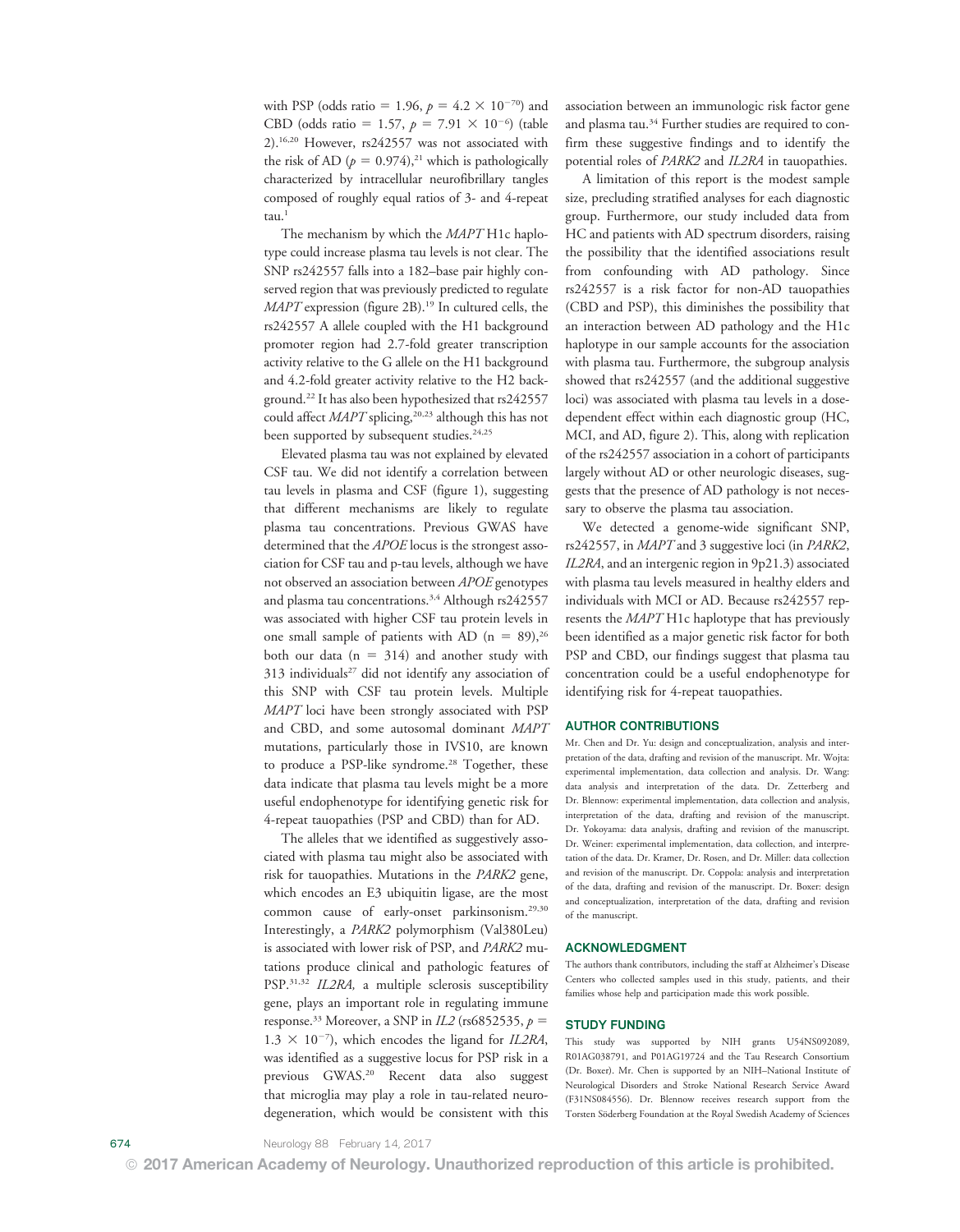and from the Research Council, Sweden. Dr. Yokoyama receives research support from the Association for Frontotemporal Degeneration Susan Marcus Memorial Fund Clinical Research Grant and the NIH–National Institute of Aging (K01AG049152). Data collection and sharing for this project were funded by the ADNI (NIH grant U01 AG024904) and Department of Defense ADNI (Department of Defense award W81XWH-12-2-0012). ADNI is funded by the National Institute on Aging, by the National Institute of Biomedical Imaging and Bioengineering, and through generous contributions from the following: AbbVie, Alzheimer's Association; Alzheimer's Drug Discovery Foundation; Araclon Biotech; BioClinica, Inc; Biogen; Bristol-Myers Squibb Co; CereSpir, Inc; Cogstate; Eisai Inc; Elan Pharmaceuticals, Inc; Eli Lilly and Co; EuroImmun; F. Hoffmann-La Roche Ltd and its affiliated company Genentech, Inc; Fujirebio; GE Healthcare; IXICO Ltd; Janssen Alzheimer Immunotherapy Research & Development, LLC; Johnson & Johnson Pharmaceutical Research & Development LLC; Lumosity; Lundbeck; Merck & Co, Inc; Meso Scale Diagnostics, LLC; NeuroRx Research; Neurotrack Technologies; Novartis Pharmaceuticals Corp; Pfizer Inc; Piramal Imaging; Servier; Takeda Pharmaceutical Co; and Transition Therapeutics. The Canadian Institutes of Health Research is providing funds to support ADNI clinical sites in Canada. Private sector contributions are facilitated by the Foundation for the National Institutes of Health ([www.fnih.org](http://www.fnih.org)). The grantee organization is the Northern California Institute for Research and Education, and the study is coordinated by the Alzheimer's Therapeutic Research Institute at the University of Southern California. ADNI data are disseminated by the Laboratory for Neuro Imaging at the University of Southern California.

## **DISCLOSURE**

J. Chen founded and has an equity interest in Verge Genomics and serves as chief scientific officer. J. Yu serves as an associate editor-in-chief for Annals of Translational Medicine, is senior editor for Journal of Alzheimer's Disease, and has received research support from the National Natural Science Foundation of China (81471309). K. Wojta, H. Wang, and H. Zetterberg report no disclosures relevant to the manuscript. K. Blennow has served on advisory boards for IBL International, Roche Diagnostics, Eli Lilly, and Amgen and as a consultant for Novartis and Alzheon. J. Yokoyama, M. Weiner, J. Kramer, H. Rosen, B. Miller, and G. Coppola report no disclosures relevant to the manuscript. A. Boxer receives grant support from the NIH (U54NS092089, R01AG038791, and U01AG045390), the Tau Research Consortium, CBD Solutions, the Bluefield Project to Cure FTD, and the Alzheimer's Association; research support from Avid, BMS, Biogen, C2N, Cortice, Eli Lilly, Forum, Genentech, and TauRx for conducting clinical trials; personal compensation for consulting for Asceneuron, Ionis Pharmaceuticals, Janssen, and Merck and for serving on a DSMB for Neurogenetics; and stock/options for serving on a scientific advisory board for Alector and Delos. Go to [Neurology.org](http://neurology.org/lookup/doi/10.1212/WNL.0000000000003615) for full disclosures.

Received July 29, 2016. Accepted in final form November 14, 2016.

# **REFERENCES**

- 1. Lee VMY, Goedert M, Trojanowski JQ. Neurodegenerative tauopathies. Annu Rev Neurosci 2001;24:1121–1159.
- 2. Jack CR, Holtzman DM. Biomarker modeling of Alzheimer's disease. Neuron 2013;80:1347–1358.
- 3. Cruchaga C, Kauwe JS, Harari O, et al. GWAS of cerebrospinal fluid tau levels identifies risk variants for Alzheimer's disease. Neuron 2013;78:256–268.
- 4. Kim S, Swaminathan S, Shen L, et al. Genome-wide association study of CSF biomarkers Abeta1-42, t-tau, and p-tau181p in the ADNI cohort. Neurology 2010;76:69–79.
- 5. Wagshal D, Sankaranarayanan S, Guss V, et al. Divergent CSF alterations in two common tauopathies: Alzheimer's disease and progressive supranuclear palsy. J Neurol Neurosurg Psychiatry 2014;86:244–250.
- 6. Rosso SM, van Herpen E, Pijnenburg YA, et al. Total tau and phosphorylated tau 181 levels in the cerebrospinal

fluid of patients with frontotemporal dementia due to P301L and G272V tau mutations. Arch Neurol 2003; 60:1209–1213.

- 7. Olivera A, Lejbman N, Jeromin A, et al. Peripheral total tau in military personnel who sustain traumatic brain injuries during deployment. JAMA Neurol 2015;72: 1109–1116.
- 8. Chang CC, Chow CC, Tellier LC, Vattikuti S, Purcell SM, Lee JJ. Second-generation PLINK: rising to the challenge of larger and richer datasets. Gigascience 2015;4: 1–16.
- 9. Risch N, Merikangas K. The future of genetic studies of complex human diseases. Science 1996;273:1516–1517.
- 10. Turner SD. qqman: an R package for visualizing GWAS results using Q-Q and Manhattan plots. bioRxiv 2014. Available at: [http://biorxiv.org/content/early/2014/05/14/](http://biorxiv.org/content/early/2014/05/14/005165) [005165](http://biorxiv.org/content/early/2014/05/14/005165). Accessed July 1, 2016.
- 11. Pruim RJ, Welch RP, Sanna S, et al. LocusZoom: regional visualization of genome-wide association scan results. Bioinformatics 2010;26:2336–2337.
- 12. Pittman AM, Myers AJ, Abou-Sleiman P, et al. Linkage disequilibrium fine mapping and haplotype association analysis of the tau gene in progressive supranuclear palsy and corticobasal degeneration. J Med Genet 2005;42: 837–846.
- 13. Pittman AM, Myers AJ, Duckworth J, et al. The structure of the tau haplotype in controls and in progressive supranuclear palsy. Hum Mol Genet 2004;13:1267–1274.
- 14. Zody MC, Jiang Z, Fung HC, et al. Evolutionary toggling of the MAPT 17q21.31 inversion region. Nat Genet 2008;40:1076–1083.
- 15. Williams DR, Pittman AM, Revesz T, Lees AJ, de Silva R. Genetic variation at the tau locus and clinical syndromes associated with progressive supranuclear palsy. Mov Disord 2007;22:895–897.
- 16. Kouri N, Ross OA, Dombroski B, et al. Genome-wide association study of corticobasal degeneration identifies risk variants shared with progressive supranuclear palsy. Nat Commun 2015;6:7247.
- 17. Conrad C, Andreadis A, Trojanowski JQ, et al. Genetic evidence for the involvement of tau in progressive supranuclear palsy. Ann Neurol 1997;41:277–281.
- 18. Baker M, Litvan I, Houlden H, et al. Association of an extended haplotype in the tau gene with progressive supranuclear palsy. Hum Mol Genet 1999;8:711–715.
- 19. Rademakers R, Melquist S, Cruts M, et al. High-density SNP haplotyping suggests altered regulation of tau gene expression in progressive supranuclear palsy. Hum Mol Genet 2005;14:3281–3292.
- 20. Höglinger G, Melham N, Dickson D, Sleiman P, Müller U. V37 common variants affect risk for the tauopathy progressive supranuclear palsy. Basal Ganglia 2011;1:14.
- 21. Allen M, Kachadoorian M, Quicksall Z, et al. Association of MAPT haplotypes with Alzheimer's disease risk and MAPT brain gene expression levels. Alzheimers Res Ther 2014;6:39.
- 22. Myers AJ, Pittman AM, Zhao AS, et al. The MAPT H1c risk haplotype is associated with increased expression of tau and especially of 4 repeat containing transcripts. Neurobiol Dis 2007;25:561–570.
- 23. Caffrey TM, Joachim C, Paracchini S, Esiri MM, Wade-Martins R. Haplotype-specific expression of exon 10 at the human MAPT locus. Hum Mol Genet 2006; 15:3529–3537.

Neurology 88 February 14, 2017 675